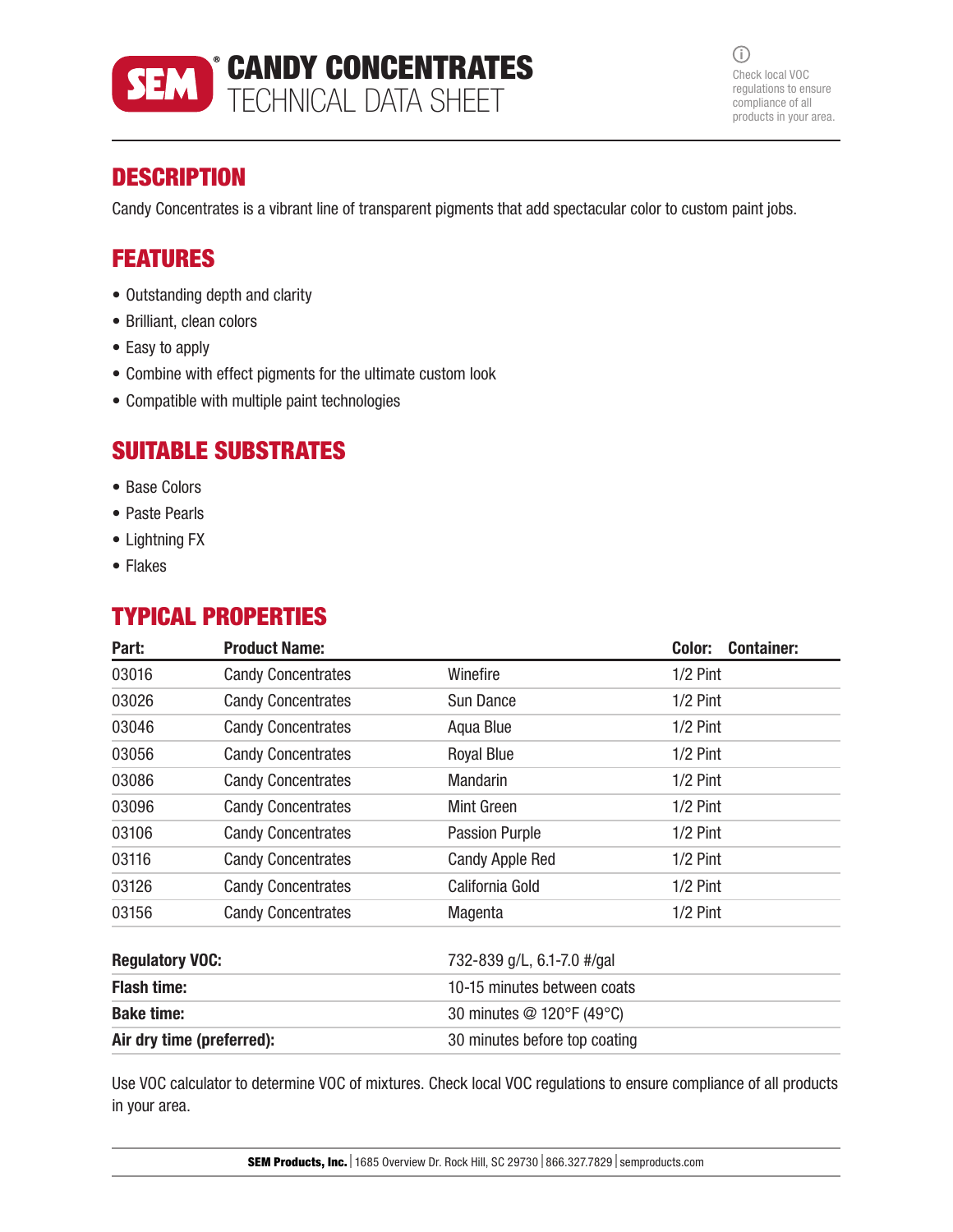$(i)$ Check local VOC regulations to ensure compliance of all products in your area.

### HANDLING AND APPLICATION

### PREPARATION:

Over Base Colors, Paste Pearls, Lightning FX or Flakes:

Base Colors, Paste Pearls, Lightning FX or Flakes should be allowed sufficient dry time, typically 30 minutes of last coat, before applying Candy Concentrates.

Over cured OEM or aftermarket finish:

If applying over existing cured OEM or aftermarket finish, clean with SEM Solve or XXX Universal Surface Cleaner. Sand surface with 400-600 grit paper or a gray scuff pad then blow off and clean with SEM Solve or XXX Universal Surface Cleaner.

|  | Ξ<br>ä |  |
|--|--------|--|

### MIXING:

Shake or stir thoroughly. All Candy Concentrates should be mixed with Mix Clear, World Class<sup>™</sup> Clears or most two-component urethane clearcoats.

Note: Automotive candy finishes are vulnerable to fading in UV exposure. To minimize the effects of UV exposure, Candy Concentrates may be mixed with World Class Clears or most two-component high quality urethane clearcoats rather than Mix Clear. As a general rule, the more candy and clearcoat applied, the more UV protection you will have. Always spray a test panel to ensure compatibility and desired results. Most important, always clearcoat Candy Concentrates with the highest quality two-component urethane clearcoat such as **World Class Clears** for maximum color hold-out.

To mix with Mix Clear:

|       | <b>FIRST, MIX BY VOLUME:</b> |                          |  |
|-------|------------------------------|--------------------------|--|
| 8 F I | 8 Parts                      | 1 Part                   |  |
|       | <b>Mix Clear</b>             | <b>Candy Concentrate</b> |  |
|       |                              |                          |  |
|       | THEN, MIX BY VOLUME:         |                          |  |
|       | I Part                       | 1 Part                   |  |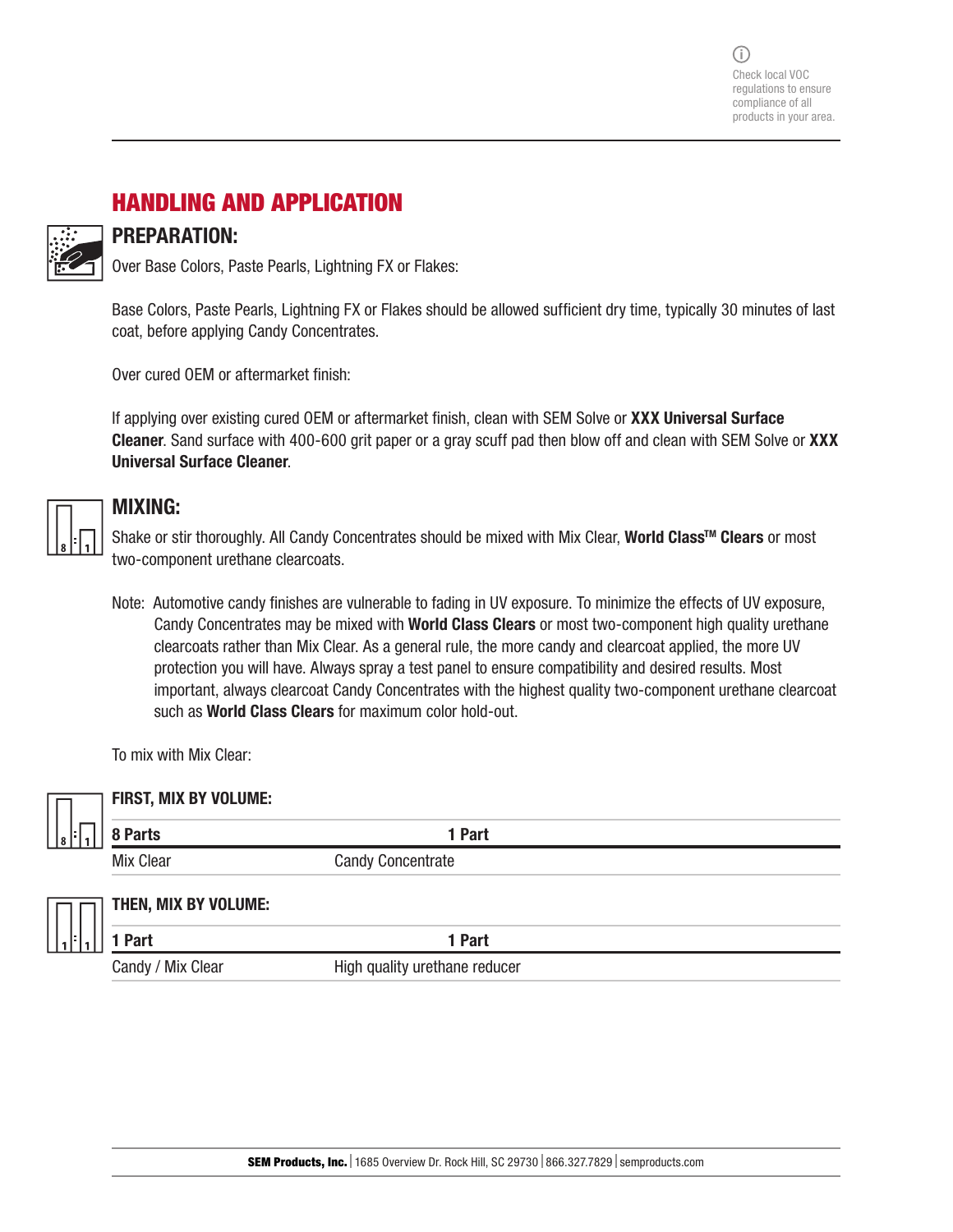Note: Always use the reducer best suited to shop conditions. Dry times may vary depending on film build, shop conditions and reducer used.

One capful of most urethane clearcoat hardeners can be added to the Mix Clear / Candy Concentrate mixture. This addition yields excellent early adhesion, superior chip resistance and is especially useful in multi-layered designs which result in excessive film build. Pot life is one hour when making this addition. Test compatibility before spraying and always use hardeners that meet VOC regulations for your area.

#### TO MIX WITH URETHANE CLEAR:

First, mix clear per manufacturer specifications

| Then, mix by volume: |                          |
|----------------------|--------------------------|
| 8 Part               | 1 Part                   |
| Ready to spray Clear | <b>Candy Concentrate</b> |



### APPLICATION:

Using Mix Clear / Candy Concentrate mixture:

| Set air pressure to:     | 45-60 psi for non-HVLP                 |  |
|--------------------------|----------------------------------------|--|
|                          | 8-10 psi at the cap for HVLP equipment |  |
| Use a gun equipped with: | 1.2-1.3 nozzle for small projects      |  |
|                          | 1.3-1.4 nozzle for large projects      |  |

- 1. Spray 4-7 medium-wet coats with a 50-75% overlap keeping the gun 6-8" from the substrate. Allow to flash, approximately 10-15 minutes between coats.
- 2. Allow final coat to flash 30 minutes before applying top coat.

Using urethane clearcoat / Candy Concentrate mixture: Apply following manufacturers specifications for flash times and final top coat time.

Note: When applying using urethane clearcoat / Candy Concentrate mixture, avoid "running" the mixture. This will result in dark spots in the finished product that cannot be removed.

Always spray a test panel to confirm color and check for coverage. Additionally, always spray full passes when applying Candy Concentrates to avoid dark areas where panels overlap.



### CLEANUP:

Use appropriate cleaning materials compliant with VOC regulations in your area.